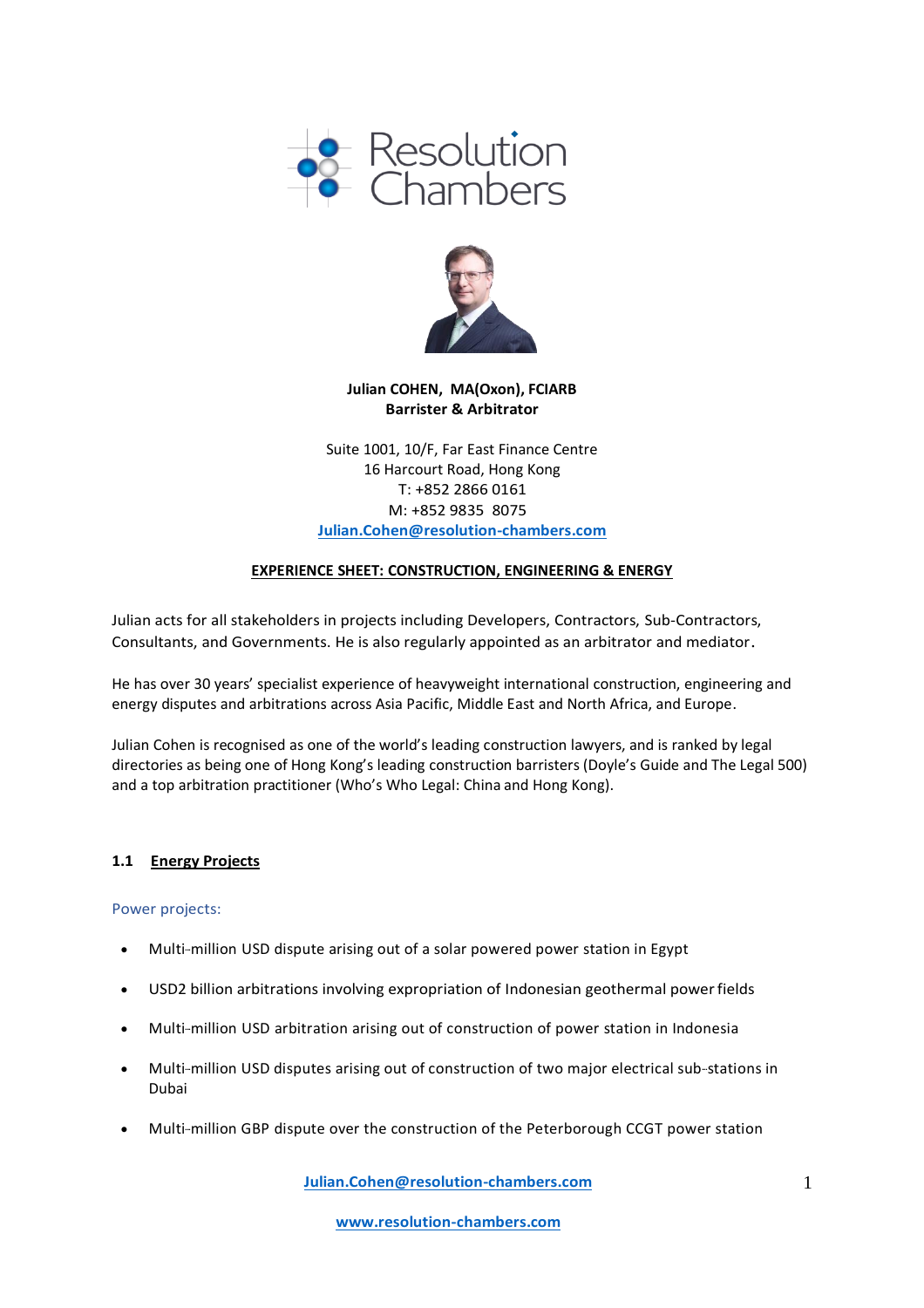- Multi-million GBP dispute over the construction of the Corby power station
- Multi-million USD disputes in relation to electronic control systems in two major power stations
- Multi-million USD disputes in relation to O&M of captive power station in Albania
- Discrete contractual advice in relation to multi-million USD disputes on hydro-electric power station in Pakistan/Kashmir
- Settlement negotiations in relation to defects claims in relation to a coal fired power station in Philippines
- Multi-million USD disputes in relation to a coal fired power station in India.
- Multi-million USD disputes in relation to a solar power project in Egypt.
- Multi-million USD disputes in relation to a wind power project in Pakistan.

# Oil and gas projects:

- Multi-million GBP dispute over construction of North Sea Oil platform.
- Two multi--million USD disputes over construction of world's two largest Semi-Submersible Oil Rigs
- Multi-billion USD dispute concerning an oil pipeline and terminal facility in Abu Dhabi. multi million USD dispute concerning construction of an oil terminal in U.A.E.
- Major oil and gas distributorship dispute in the U.A.E
- Acting as arbitrator in relation to multi- million USD disputes over oil refinery in Abu Dhabi
- Advising party in relation to multi-million USD disputes over construction and installation of off shore platform for Qatar
- Advising party in relation multi-million USD dispute in relation to petrochemical facility in Kuwait
- Acting as arbitrator in relation to multi- million USD disputes over oil facilities in Saudi Arabia

## **1.2 Infrastructure Projectsincluding**

## Rail Projects:

- Lead counsel representing Diaphragm Wall sub-contractor in front of an independent Commission of Inquiry concerning the Hung Hom Mass Transit Railway station in Hong Kong.
- Multi-million GBP dispute in relation to procurement of Eurostar High speed trains in England, France and Belgium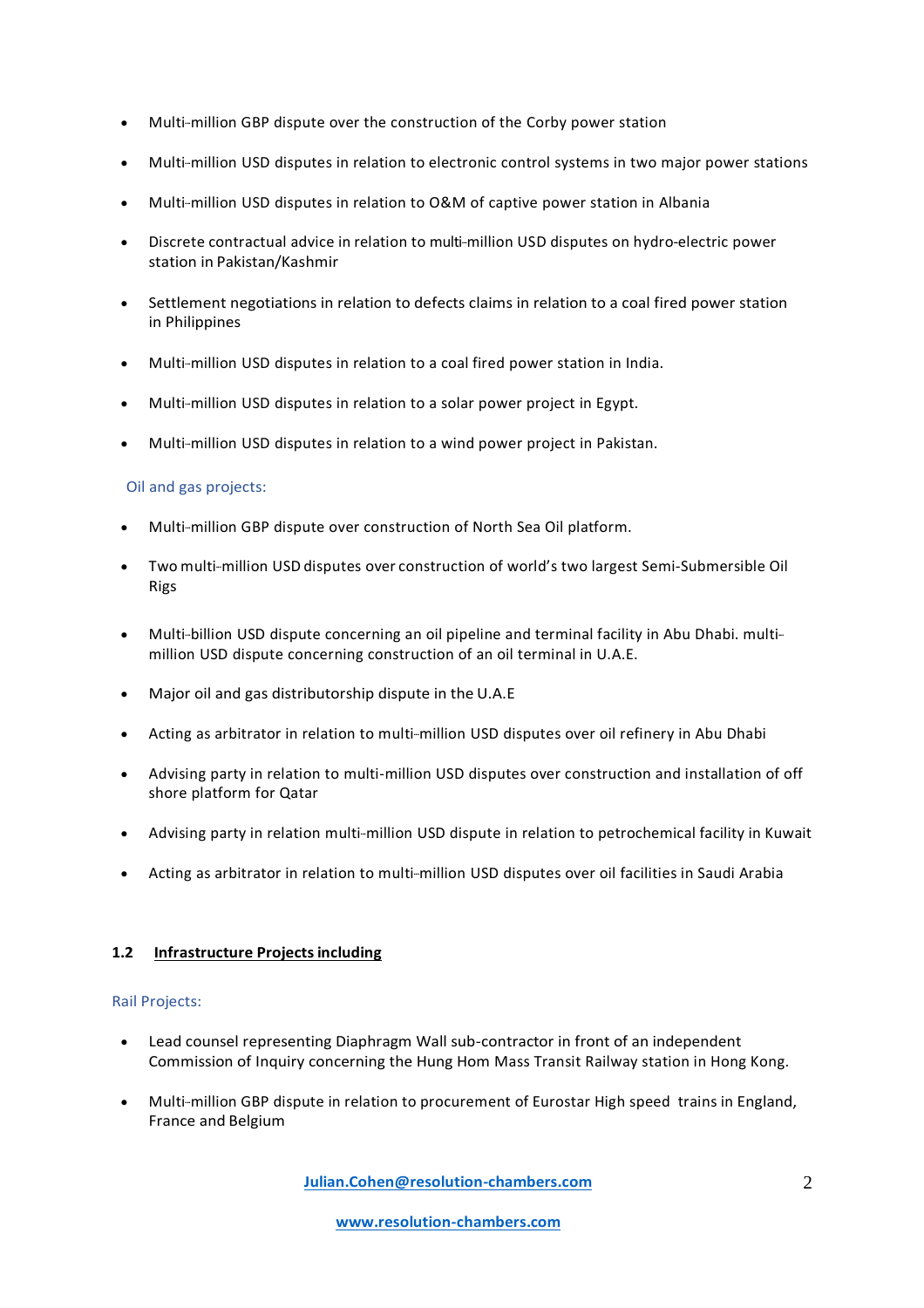- Multi-million USD disputes over construction of major railway station in Kuala Lumpur
- Discrete advice in relation to disputes over construction of Taiwan High Speed Rail
- Several multi-million USD disputes over construction of Mass Transit Railway projects in HK
- Multi-million USD dispute over construction of Mass Railway Transit project in Singapore
- Multi–million USD dispute over construction of a monorail system in the U.A.E.
- Acting as arbitrator in relation to multi–million USD disputes over project management services for a light railway system in Asia
- Discrete advice in relation to multi-million USD dispute over cancelled rail project in Philippines

## Road Projects:

- Several multi-million USD disputes arising out of construction of major road projects in Hong Kong.
- Two multi-million USD disputes arising out of construction of highways in the U.A.E
- Multi-million USD disputes in relation to construction of roads in Fiji
- Multi-million USD disputes in relation to roads in Botswana
- Multi-million GBP dispute in relation to A23 in England
- •
- Disputes under franchise agreement for toll road in Indonesia
- Multi-million USD disputes for toll road in Philippines
- Multi-million USD dispute over major road project in Dubai

## Tunnel, Bridge and Canal Projects:

- Multi-billion GBP disputes on construction of the Channel Tunnel
- Advice regarding Western Harbour Tunnel in Hong Kong
- Multi-million USD dispute over design of Ting Kau bridge in Hong Kong
- Multi-million USD dispute concerning the excavation of a canal in the Middle East.

## Airports projects

- Discrete contractual issues in relation to multibillion USD disputes arising out of the construction of two new airports in the Middle East
- Multi-billion HKD disputes arising out of construction of new HK International Airport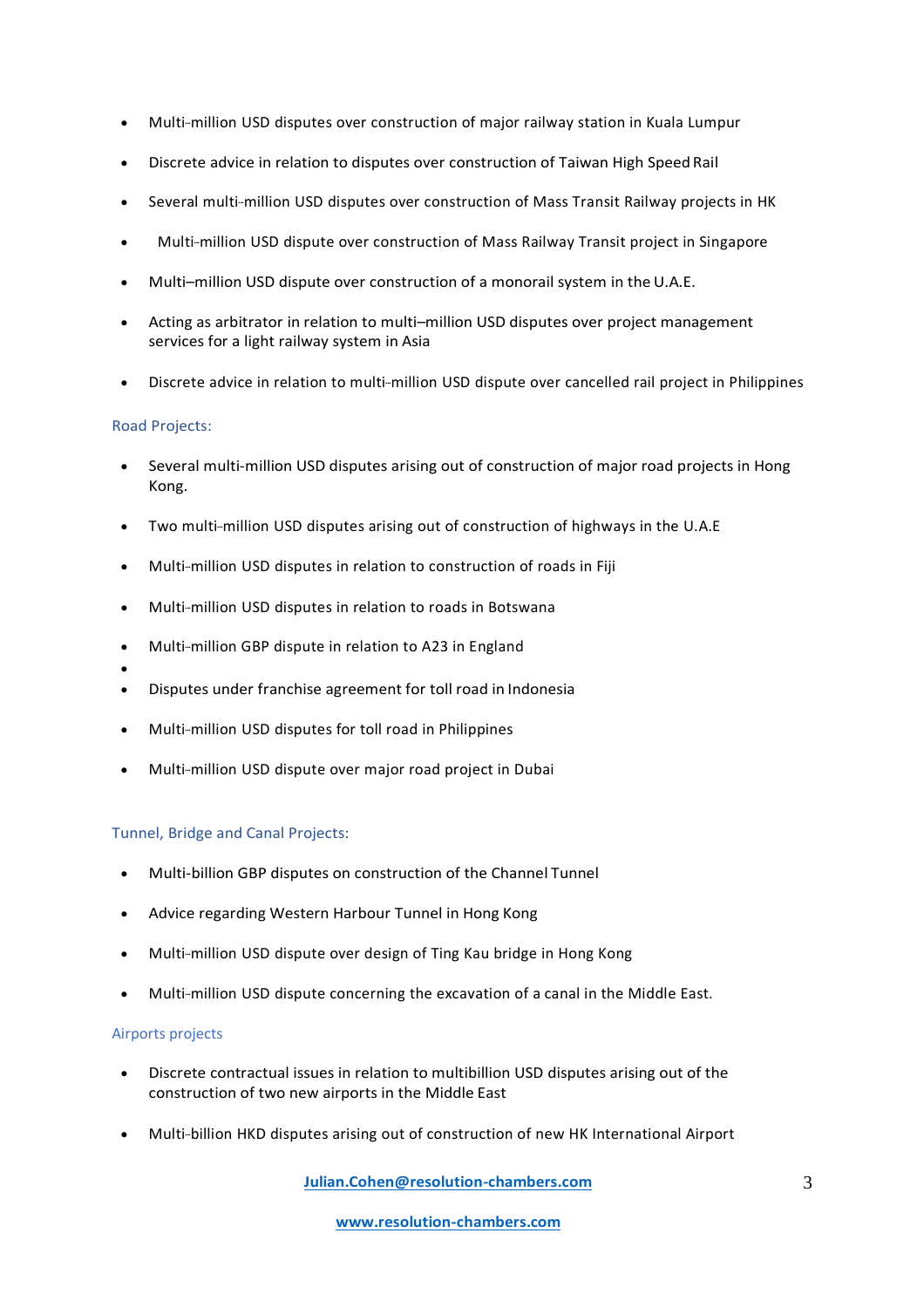- Various disputes arising out of construction of airport related facilities at new HK International Airport
- Dispute in relation to the supply and installation of lighting systems for the taxiways at HK international airport
- Advising main contractor with regards to disputes over the construction, and potential termination of, a new international airport in Africa.

### Maritime port projects:

- Multi-billion HKD disputes arising out of the construction of a new shipping port (CT9) in Hong Kong.
- Enforcement issues in relation to disputes over construction of a shipping port in Thailand

### **1.3 Building Developments including:**

#### Residential developments

- Investment and restructuring issues in the World Development in Dubai
- Multi-billion US disputes over a series of residential developments and tower blocks in Dubai including defects claims
- USD multi--million arbitration concerning a major international residential development including power and road facilities in Shanghai including defects claims
- Multi-million USD arbitration in relation to a major luxury residential development in Hong Kong including several tower blocks, town house and luxury club house facilities including defects issues
- Multi-million USD dispute in relation to design and construction of labour accommodation blocks in U.A.E.
- Defects disputes in connection with a luxury residential development comprising of several tower blocks in the UAE.
- Multi-million USD claim against architect for professional negligence over GFA usage for HK residential development
- Multi- million HKD dispute against architect for professional negligence over Government approvals and permits for HK residential development
- Multi-million HKD dispute for the Final Account on a HK residential development
- Acting as sole arbitrator in Multi-million HKD dispute concerning piling works for a residential development between main contractor and sub-contractor.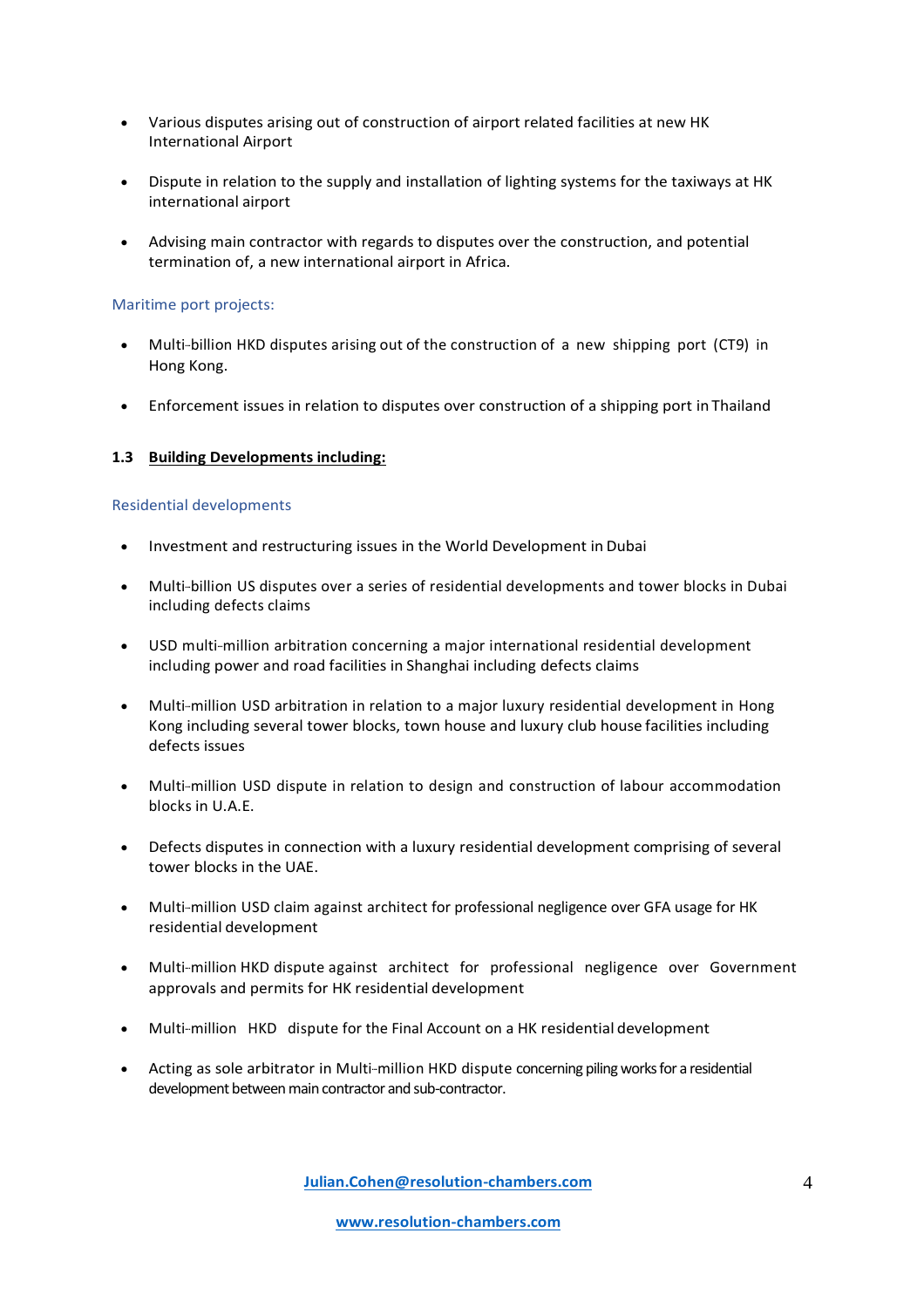### Commercial development projects

- Disputes in relation to major Grade A commercial development in Kowloon, Hong Kong
- Disputes in relation to defective cladding on parts of IFC2 commercial development in Hong Kong
- Disputes in relation to construction of an international shopping facility in the Middle East
- Disputes in relation to contractual issues in relation to specialist sub contract package for the Burj Khalif tower in Dubai
- Advising various contractors in relation to suspended / terminated commercial developments is Dubai
- Disputes in relation to defective design and construction of 23 multi-storey car parks in the U.A.E.
- Multi-million USD dispute over construction of a television studio facility in Iran
- Acting as arbitrator in a multi-million USD dispute in relation to a development in Qatar

### Hotel developments

- Acting for bondsman in a multi-million USD dispute concerning an abortive Hong Kong hotel development
- Advising developer of a major international airport hotel in relation to claims arising out of reduction in size of hotel development due to encroachment of airport runway safety envelope.
- Multi-million USD arbitration in relation to design and fit out of a hotel in Dubai
- Multi-million USD arbitration in relation to final account for construction for hotel in Hong Kong

## Educational facilities

- Disputes in in relation to the renovation and extension of university facilities in Hong Kong
- Arbitration in relation to construction of educational college in Dubai
- Arbitration in relation to defective design and construction of a school in Dubai

## **1.4 Water and sewage projects including :**

- Multi-million US\$ dispute on part of Yellow River project in PRC
- Multi-million US\$ arbitration concerning the Strategic Sewage Disposal Scheme in Hong Kong